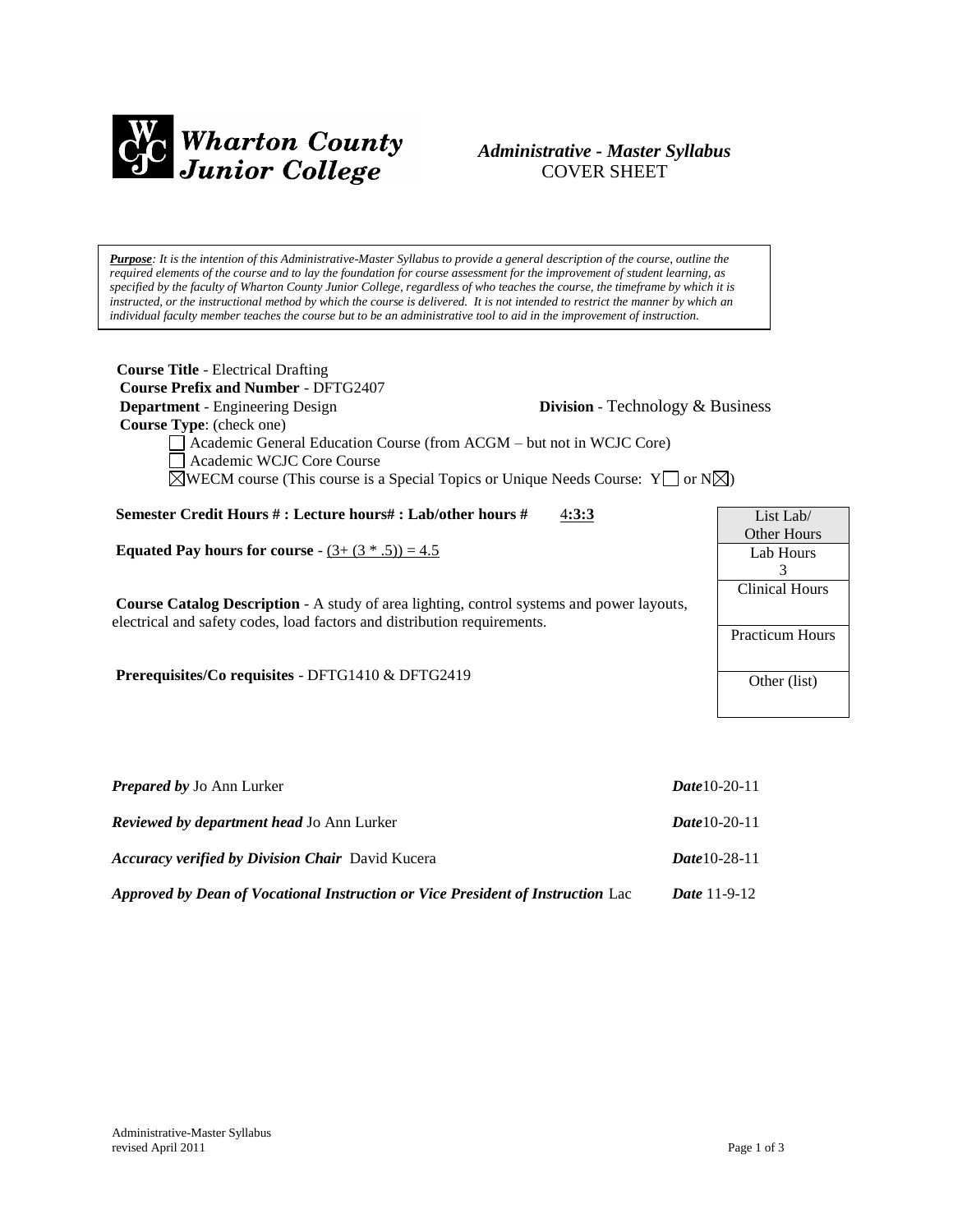

**I. Topical Outline** – Each offering of this course must include the following topics (be sure to include information regarding lab, practicum, clinical or other non-lecture instruction):

Drawing Conventions Basic Electricity and Magnetism Concepts (AC & DC) Common Electrical Equipment Simple Connection Diagrams One Line Diagrams Introduction to the NEC Basic Motor Controls Sizing Conductors and Conduits Riser Diagrams Equipment Grounding and Lightening Protection Circuit Protection Devices Study of Classified Hazardous Areas

## **II. Course Learning Outcomes**

| <b>Course Learning Outcome</b>                                                                                                                                                                                                                                                                                                                 | <b>Method of Assessment</b>                                                                                                                                                |  |  |
|------------------------------------------------------------------------------------------------------------------------------------------------------------------------------------------------------------------------------------------------------------------------------------------------------------------------------------------------|----------------------------------------------------------------------------------------------------------------------------------------------------------------------------|--|--|
| Create electrical details and diagrams; and utilize current<br>standards to size conductors, conduit, controllers and calculate<br>load factors and distribution requirements.<br>Create fundamental electrical drawings, using standardized<br>symbology:<br>One-Line Diagrams<br><b>Riser Diagrams</b><br>Ladder Diagrams<br>Raceway Layouts | A semester project will be assessed using the departmental<br>rubric.<br>Eighty percent of the students will earn a minimum of 70% of<br>the points defined by the rubric. |  |  |
| Demonstrates the aability to use the National Electrical Code                                                                                                                                                                                                                                                                                  |                                                                                                                                                                            |  |  |
| to properly select or calculate appropriate electrical                                                                                                                                                                                                                                                                                         |                                                                                                                                                                            |  |  |
| specifications for working drawings.                                                                                                                                                                                                                                                                                                           |                                                                                                                                                                            |  |  |

### **III. Required Text(s), Optional Text(s) and/or Materials to be Supplied by Student.**

A text covering the technical material for the course. An example would be Electrical Drafting  $\&$ Design, by Snow

A flash drive for archiving data files.

### **IV. Suggested Course Maximum** - 20

### **V. List any specific spatial or physical requirements beyond a typical classroom required to teach the course**.

Computer workstations, plotters/printers, data projection system and appropriate software